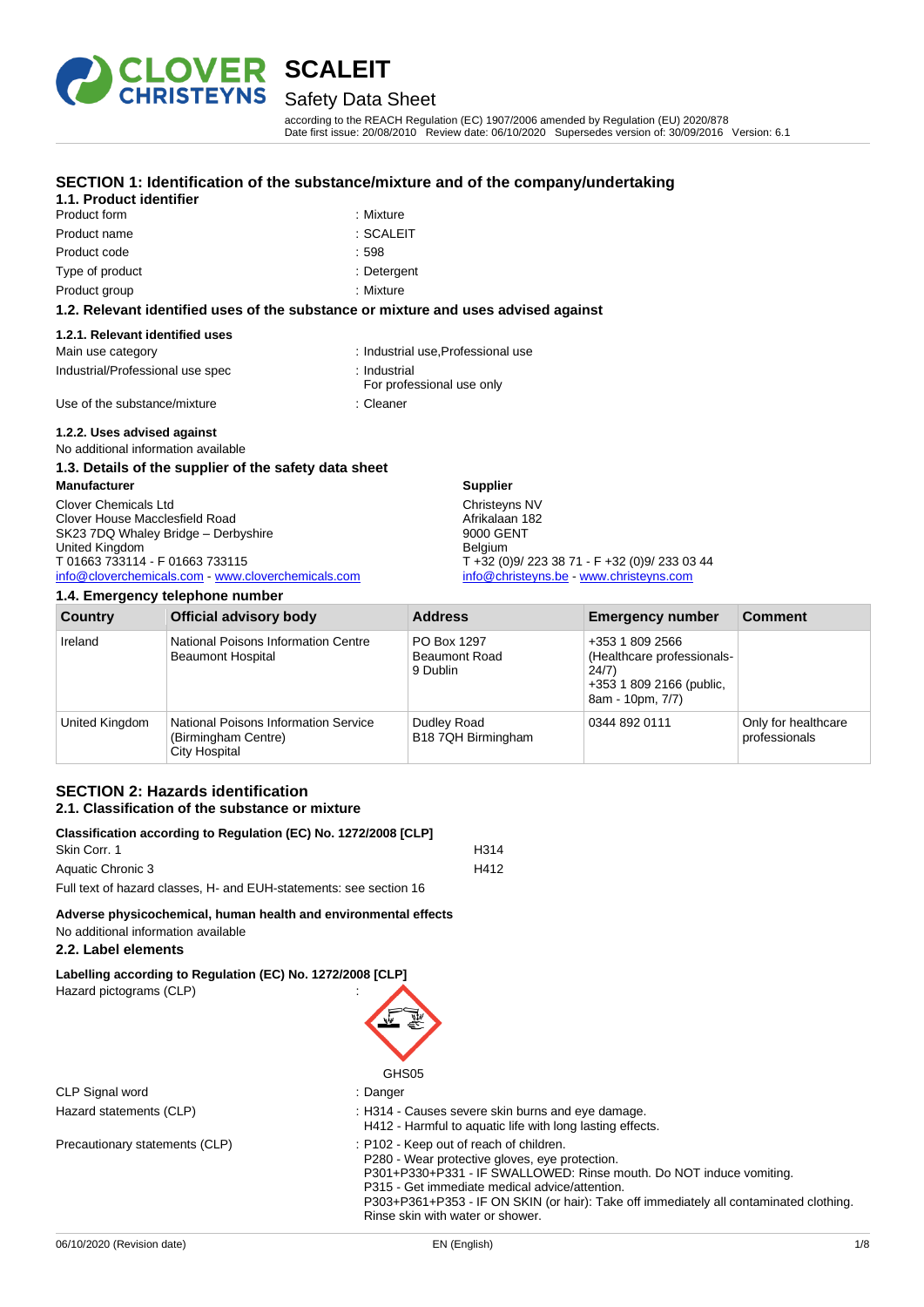### Safety Data Sheet

according to the REACH Regulation (EC) 1907/2006 amended by Regulation (EU) 2020/878

P332+P313 - If skin irritation occurs: Get medical advice/attention. P305+P351+P338 - IF IN EYES: Rinse cautiously with water for several minutes. Remove contact lenses, if present and easy to do. Continue rinsing. P337+P313 - If eye irritation persists: Get medical advice/attention.

#### **2.3. Other hazards**

This substance/mixture does not meet the PBT criteria of REACH regulation, annex XIII

This substance/mixture does not meet the vPvB criteria of REACH regulation, annex XIII

Contains no PBT/vPvB substances ≥ 0.1% assessed in accordance with REACH Annex XIII

| Component                                    |                                                                                                                                                                                 |
|----------------------------------------------|---------------------------------------------------------------------------------------------------------------------------------------------------------------------------------|
| Cetyl trimethyl ammonium chloride (112-02-7) | This substance/mixture does not meet the PBT criteria of REACH regulation, annex XIII<br>This substance/mixture does not meet the vPvB criteria of REACH regulation, annex XIII |

The mixture does not contain substance(s) included in the list established in accordance with Article 59(1) of REACH for having endocrine disrupting properties, or is not identified as having endocrine disrupting properties in accordance with the criteria set out in Commission Delegated Regulation (EU) 2017/2100 or Commission Regulation (EU) 2018/605

#### **SECTION 3: Composition/information on ingredients**

#### **3.1. Substances**

Not applicable

**3.2. Mixtures**

| <b>Name</b>                                     | <b>Product identifier</b>                                                  | $\%$      | <b>Classification according to</b><br><b>Regulation (EC) No. 1272/2008</b><br>[CLP]                                             |
|-------------------------------------------------|----------------------------------------------------------------------------|-----------|---------------------------------------------------------------------------------------------------------------------------------|
| sulphamidic acid; sulphamic acid; sulfamic acid | CAS-no: 5329-14-6<br>Einecs nr: 226-218-8<br>EG annex nr: 016-026-00-0     | $5 - 10$  | Eye Irrit. 2, H319<br>Skin Irrit. 2, H315<br>Aquatic Chronic 3, H412                                                            |
| Cetyl trimethyl ammonium chloride               | CAS-no: 112-02-7<br>Einecs nr: 203-928-6<br>REACH-no: 01-2119970558-<br>23 | $0.1 - 1$ | Acute Tox. 4 (Oral), H302<br>Skin Corr. 1C, H314<br>Eye Dam. 1, H318<br>Aquatic Acute 1, H400 (M=10)<br>Aquatic Chronic 1, H410 |

Full text of H- and EUH-statements: see section 16

#### **SECTION 4: First aid measures 4.1. Description of first aid measures**

| 4. I. Description of thist and measures                          |                                                                                                                                      |
|------------------------------------------------------------------|--------------------------------------------------------------------------------------------------------------------------------------|
| General advice                                                   | : Never give anything by mouth to an unconscious person. If you feel unwell, seek medical<br>advice (show the label where possible). |
| Inhalation                                                       | : Allow affected person to breathe fresh air. Allow the victim to rest.                                                              |
| Skin contact                                                     | : Remove affected clothing and wash all exposed skin area with mild soap and water,<br>followed by warm water rinse.                 |
| Eye contact                                                      | : Rinse immediately with plenty of water. Obtain medical attention if pain, blinking or redness<br>persists.                         |
| Ingestion                                                        | : Rinse mouth. Do NOT induce vomiting. Obtain emergency medical attention.                                                           |
| 4.2. Most important symptoms and effects, both acute and delayed |                                                                                                                                      |
| Acute effects inhalation                                         | : May cause shortness of breath, tightness of the chest, a sore throat and cough.                                                    |
| Acute effects skin                                               | : Causes skin irritation. Red skin.                                                                                                  |
| Acute effects eyes                                               | : Causes serious eye damage. redness, itching, tears.                                                                                |
| Acute effects oral route                                         | : Burns or irritation of the linings of the mouth, throat, and gastrointestinal tract. Abdominal<br>pain, nausea.                    |

#### **4.3. Indication of any immediate medical attention and special treatment needed**

No additional information available

#### **SECTION 5: Firefighting measures**

#### **5.1. Extinguishing media**

| Suitable extinguishing media   | : Water.                           |
|--------------------------------|------------------------------------|
| Unsuitable extinguishing media | : Do not use a heavy water stream. |

**5.2. Special hazards arising from the substance or mixture Hazardous decomposition products in case of fire : Toxic fumes m** : Toxic fumes may be released. Carbon dioxide. Carbon monoxide. Sulphur oxides.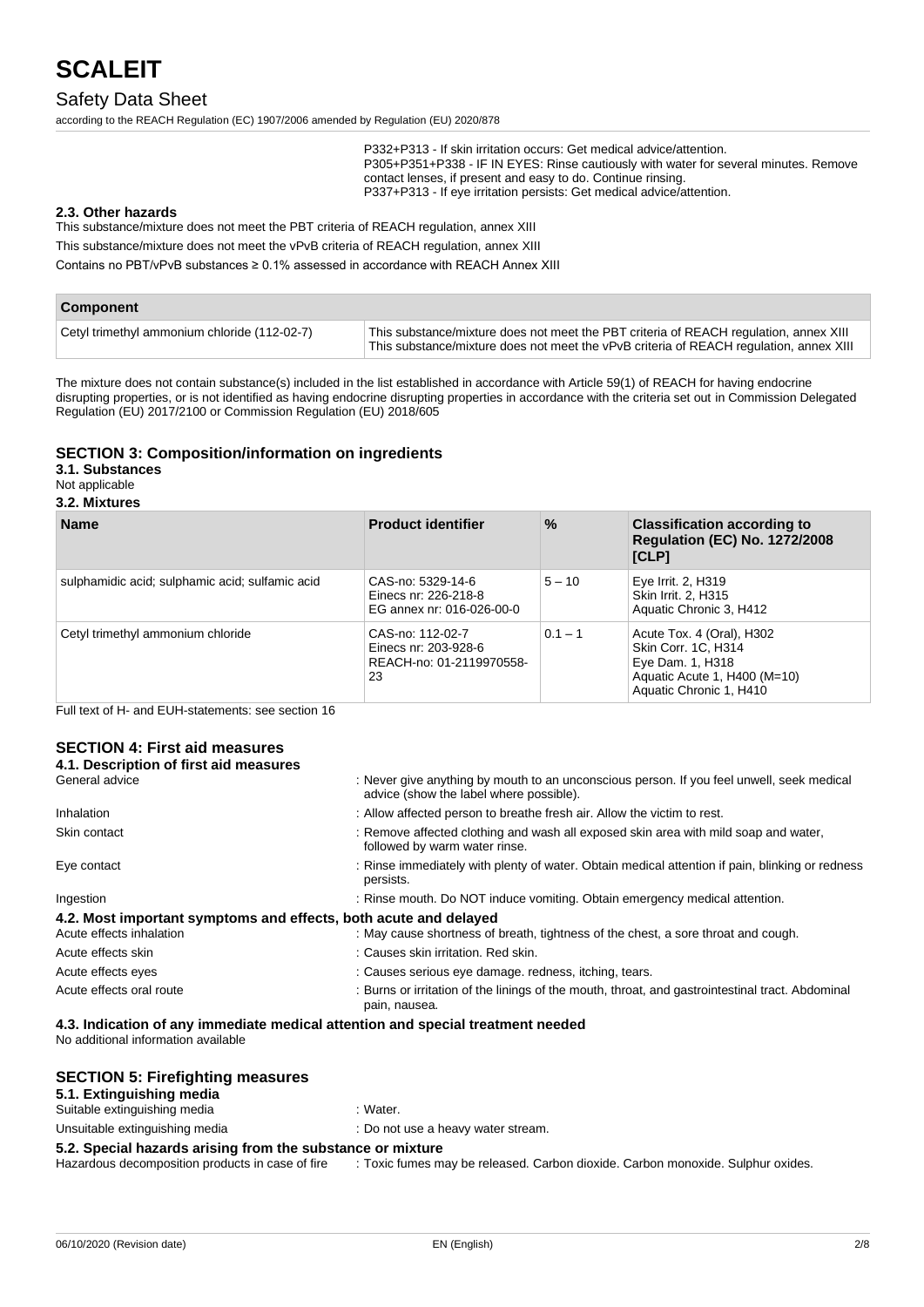# Safety Data Sheet

| according to the REACH Regulation (EC) 1907/2006 amended by Regulation (EU) 2020/878                                      |                                                                                                                                                                                                        |
|---------------------------------------------------------------------------------------------------------------------------|--------------------------------------------------------------------------------------------------------------------------------------------------------------------------------------------------------|
| 5.3. Advice for firefighters                                                                                              |                                                                                                                                                                                                        |
| Firefighting instructions                                                                                                 | : Use water spray or fog for cooling exposed containers. Exercise caution when fighting any<br>chemical fire. Prevent fire fighting water from entering the environment.                               |
| Protection during firefighting                                                                                            | : Do not enter fire area without proper protective equipment, including respiratory protection.                                                                                                        |
| <b>SECTION 6: Accidental release measures</b><br>6.1. Personal precautions, protective equipment and emergency procedures |                                                                                                                                                                                                        |
| 6.1.1. For non-emergency personnel                                                                                        |                                                                                                                                                                                                        |
| Emergency procedures                                                                                                      | : Evacuate unnecessary personnel.                                                                                                                                                                      |
| 6.1.2. For emergency responders                                                                                           |                                                                                                                                                                                                        |
| Protective equipment                                                                                                      | : Equip cleanup crew with proper protection.                                                                                                                                                           |
| Emergency procedures                                                                                                      | : Ventilate area.                                                                                                                                                                                      |
| 6.2. Environmental precautions                                                                                            | Prevent entry to sewers and public waters. Notify authorities if liquid enters sewers or public waters. Avoid release to the environment.                                                              |
| 6.3. Methods and material for containment and cleaning up                                                                 |                                                                                                                                                                                                        |
| Methods for cleaning up                                                                                                   | : Soak up spills with inert solids, such as clay or diatomaceous earth as soon as possible.<br>Collect spillage. Store away from other materials.                                                      |
| 6.4. Reference to other sections<br>See Section 8. Exposure controls and personal protection.                             |                                                                                                                                                                                                        |
| <b>SECTION 7: Handling and storage</b>                                                                                    |                                                                                                                                                                                                        |
| 7.1. Precautions for safe handling                                                                                        |                                                                                                                                                                                                        |
| Precautions for safe handling                                                                                             | : Wash hands and other exposed areas with mild soap and water before eating, drinking or<br>smoking and when leaving work. Provide good ventilation in process area to prevent<br>formation of vapour. |
| 7.2. Conditions for safe storage, including any incompatibilities<br>Storage conditions                                   | : Keep container tightly closed.                                                                                                                                                                       |
| Incompatible products                                                                                                     | : Strong bases.                                                                                                                                                                                        |
| Packaging materials                                                                                                       | : polyethylene.                                                                                                                                                                                        |
| 7.3. Specific end use(s)<br>No additional information available                                                           |                                                                                                                                                                                                        |
| <b>SECTION 8: Exposure controls/personal protection</b><br>8.1. Control parameters                                        |                                                                                                                                                                                                        |
| 8.1.1 National occupational exposure and biological limit values<br>No additional information available                   |                                                                                                                                                                                                        |
| 8.1.2. Recommended monitoring procedures<br>No additional information available                                           |                                                                                                                                                                                                        |
| 8.1.3. Air contaminants formed<br>No additional information available                                                     |                                                                                                                                                                                                        |
| 8.1.4. DNEL and PNEC<br>No additional information available                                                               |                                                                                                                                                                                                        |
| 8.1.5. Control banding<br>No additional information available<br>8.2. Exposure controls                                   |                                                                                                                                                                                                        |
| 8.2.1. Appropriate engineering controls<br>No additional information available                                            |                                                                                                                                                                                                        |
| 8.2.2. Personal protection equipment<br>Personal protective equipment:<br>Avoid all unnecessary exposure.                 |                                                                                                                                                                                                        |

### **Personal protective equipment symbol(s):**

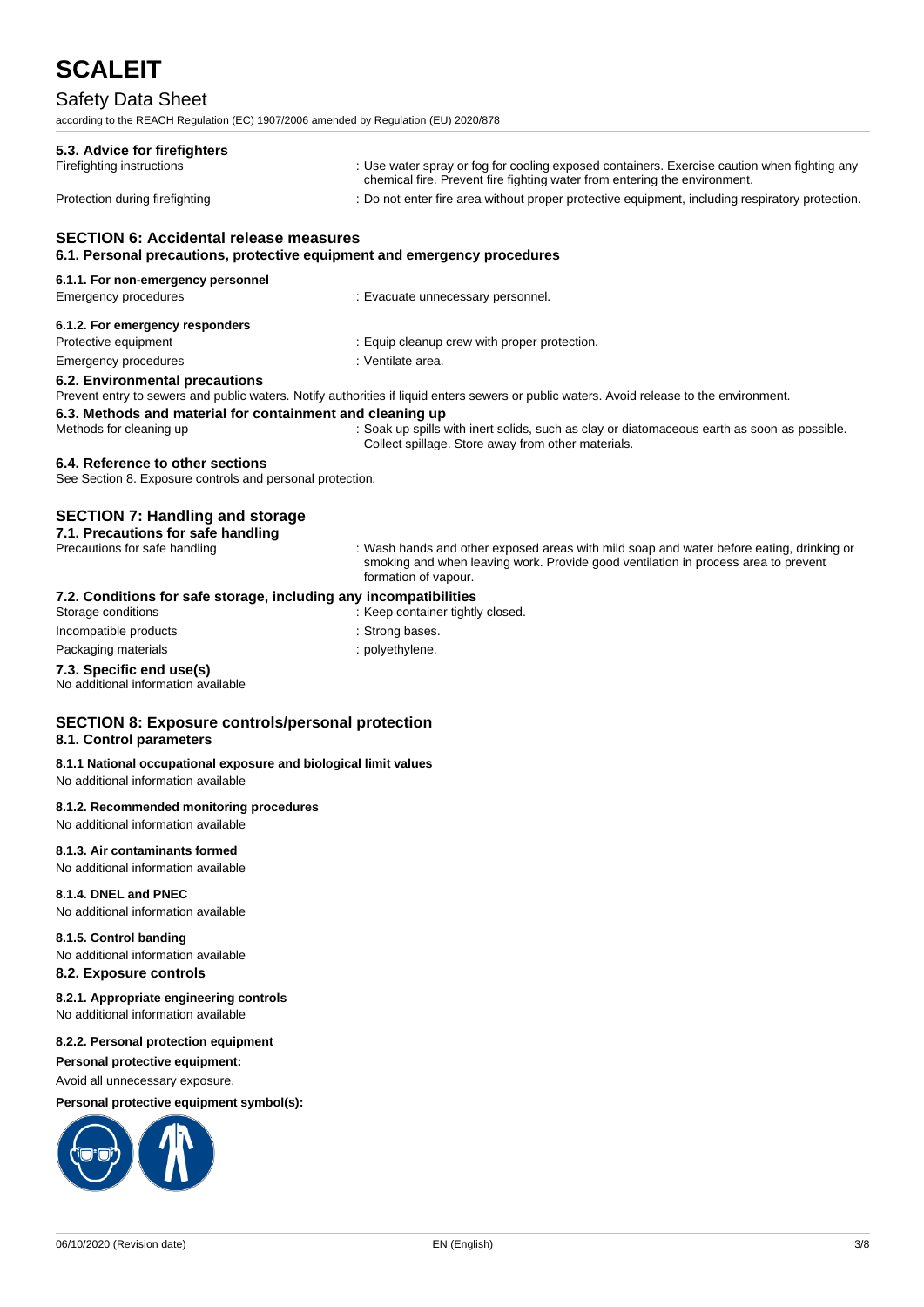## Safety Data Sheet

according to the REACH Regulation (EC) 1907/2006 amended by Regulation (EU) 2020/878

#### **8.2.2.1. Eye and face protection**

## **Eye protection:**

Chemical goggles or safety glasses

### **8.2.2.2. Skin protection**

### **Protective equipment:**

Wear suitable protective clothing

#### **Hand protection:**

Wear protective gloves.

#### **8.2.2.3. Respiratory protection**

No additional information available

#### **8.2.2.4. Thermal hazards**

No additional information available

#### **8.2.3. Environmental exposure controls**

#### **Other information:**

Do not eat, drink or smoke during use.

### **SECTION 9: Physical and chemical properties**

| 9.1. Information on basic physical and chemical properties |  |  |  |
|------------------------------------------------------------|--|--|--|
|------------------------------------------------------------|--|--|--|

| Physical state                                  | : Liquid               |
|-------------------------------------------------|------------------------|
| Colour                                          | : Red.                 |
| Physical state/form                             | : Liquid.              |
| Odour                                           | : Sweet.               |
| Odour threshold                                 | : Not available        |
| Melting point/range                             | : 0 °C                 |
| Freezing point                                  | : Not available        |
| Boiling point/Boiling range                     | : 100 $\degree$ C      |
| Flammability                                    | : Non flammable.       |
| <b>Explosive limits</b>                         | : Not available        |
| Lower explosion limit                           | : Not available        |
| Upper explosion limit                           | : Not available        |
| Flash point                                     | : Not available        |
| Autoignition temperature                        | : Not available        |
| Decomposition temperature                       | : Not available        |
| рH                                              | $: 0.3 - 1.6$          |
| Viscosity, kinematic                            | : Not available        |
| Viscosity, dynamic                              | : 90 – 140 cP at 20 °C |
| Solubility                                      | : Soluble in water.    |
| Partition coefficient n-octanol/water (Log Kow) | : Not available        |
| Vapour pressure                                 | : Not available        |
| Vapour pressure at 50 °C                        | : Not available        |
| Density                                         | : Not available        |
| Relative density                                | : 1.048                |
| Relative vapour density at 20 °C                | : Not available        |
| Particle characteristics                        | : Not applicable       |

#### **9.2. Other information**

#### **9.2.1. Information with regard to physical hazard classes**

No additional information available

#### **9.2.2. Other safety characteristics**

No additional information available

#### **SECTION 10: Stability and reactivity**

#### **10.1. Reactivity**

No additional information available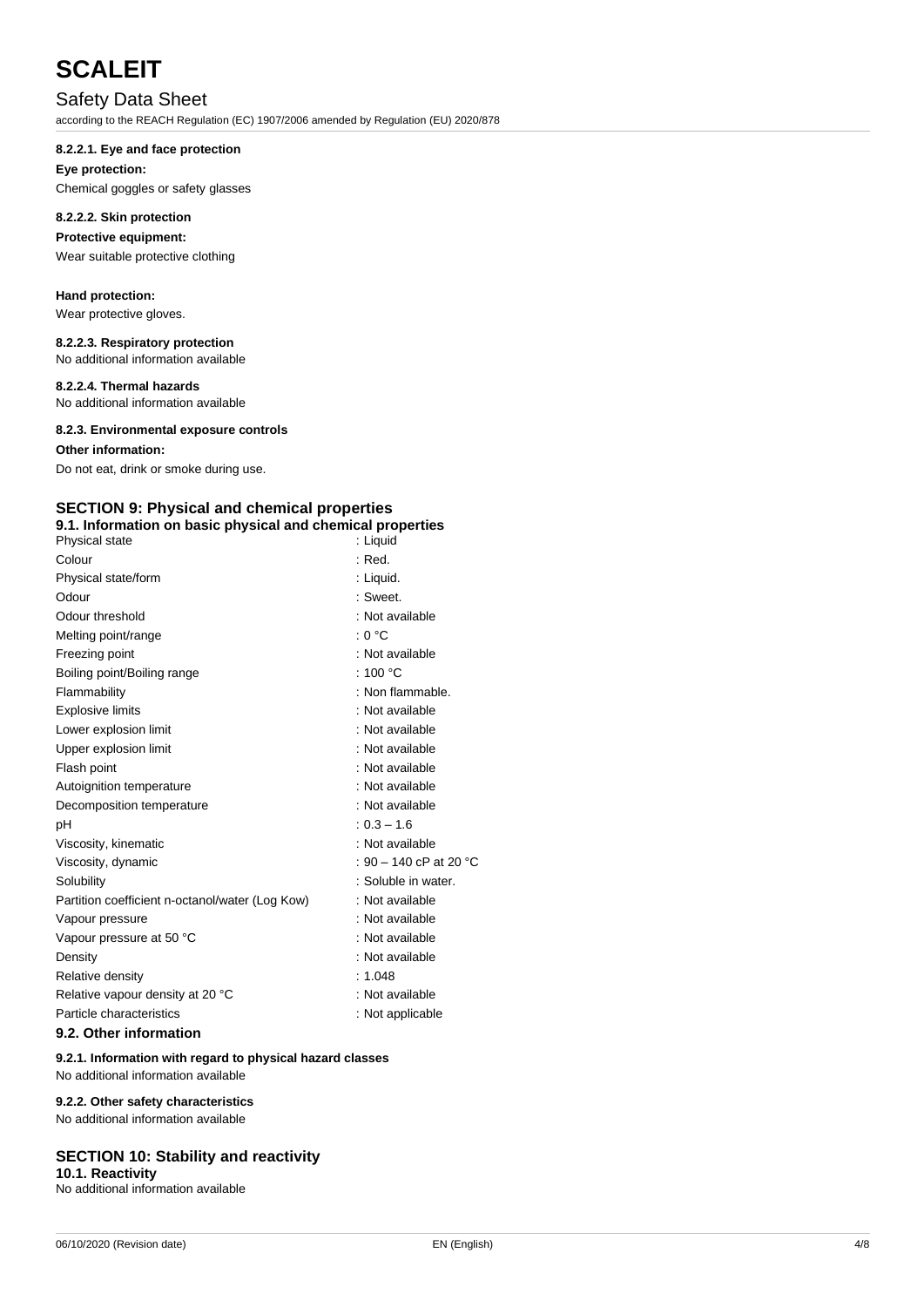# Safety Data Sheet

according to the REACH Regulation (EC) 1907/2006 amended by Regulation (EU) 2020/878

| 10.2. Chemical stability                                                                                                                    |                                                                                        |  |  |
|---------------------------------------------------------------------------------------------------------------------------------------------|----------------------------------------------------------------------------------------|--|--|
| Stable under normal conditions.<br>10.3. Possibility of hazardous reactions<br>No dangerous reactions known under normal conditions of use. |                                                                                        |  |  |
|                                                                                                                                             |                                                                                        |  |  |
| 10.5. Incompatible materials                                                                                                                |                                                                                        |  |  |
| Strong bases.<br>10.6. Hazardous decomposition products                                                                                     |                                                                                        |  |  |
| fume. Carbon monoxide. Carbon dioxide.                                                                                                      |                                                                                        |  |  |
|                                                                                                                                             |                                                                                        |  |  |
| <b>SECTION 11: Toxicological information</b><br>11.1. Information on hazard classes as defined in Regulation (EC) No 1272/2008              |                                                                                        |  |  |
| Acute toxicity (oral)                                                                                                                       | : Not classified                                                                       |  |  |
| Acute toxicity (dermal)                                                                                                                     | : Not classified                                                                       |  |  |
| Acute toxicity (inhalation)                                                                                                                 | : Not classified                                                                       |  |  |
| Cetyl trimethyl ammonium chloride (112-02-7)                                                                                                |                                                                                        |  |  |
| LD50 oral rat                                                                                                                               | 699 mg/kg                                                                              |  |  |
| Skin corrosion/irritation                                                                                                                   | : Causes severe skin burns.                                                            |  |  |
|                                                                                                                                             | $pH: 0.3 - 1.6$                                                                        |  |  |
| Serious eye damage/irritation                                                                                                               | : Assumed to cause serious eye damage                                                  |  |  |
|                                                                                                                                             | $pH: 0.3 - 1.6$                                                                        |  |  |
| Respiratory or skin sensitisation<br>Additional information                                                                                 | : Not classified<br>: Based on available data, the classification criteria are not met |  |  |
| Germ cell mutagenicity                                                                                                                      | : Not classified                                                                       |  |  |
| Additional information                                                                                                                      | : Based on available data, the classification criteria are not met                     |  |  |
| Carcinogenicity                                                                                                                             | : Not classified                                                                       |  |  |
| Additional information                                                                                                                      | : Based on available data, the classification criteria are not met                     |  |  |
| Reproductive toxicity                                                                                                                       | : Not classified                                                                       |  |  |
| Additional information                                                                                                                      | : Based on available data, the classification criteria are not met                     |  |  |
| STOT-single exposure                                                                                                                        | : Not classified                                                                       |  |  |
| Additional information                                                                                                                      | : Based on available data, the classification criteria are not met                     |  |  |
| STOT-repeated exposure                                                                                                                      | : Not classified                                                                       |  |  |
| Additional information                                                                                                                      | : Based on available data, the classification criteria are not met                     |  |  |
| Aspiration hazard<br>Additional information                                                                                                 | : Not classified<br>: Based on available data, the classification criteria are not met |  |  |
| 11.2. Information on other hazards                                                                                                          |                                                                                        |  |  |
| 11.2.1. Endocrine disrupting properties                                                                                                     |                                                                                        |  |  |
| No additional information available                                                                                                         |                                                                                        |  |  |
| 11.2.2. Other information                                                                                                                   |                                                                                        |  |  |
| Potential adverse human health effects and<br>symptoms                                                                                      | : Based on available data, the classification criteria are not met                     |  |  |
| <b>SECTION 12: Ecological information</b><br>12.1. Toxicity                                                                                 |                                                                                        |  |  |
| Ecology - water                                                                                                                             | : Harmful to aquatic life with long lasting effects.                                   |  |  |
| Hazardous to the aquatic environment, short-term<br>(acute)                                                                                 | : Not classified                                                                       |  |  |
| Hazardous to the aquatic environment, long-term<br>(chronic)<br>Not rapidly degradable                                                      | : Harmful to aquatic life with long lasting effects.                                   |  |  |
| Cetyl trimethyl ammonium chloride (112-02-7)                                                                                                |                                                                                        |  |  |
| LC50 - Fish [1]                                                                                                                             | $0.19 - 0.29$ mg/l                                                                     |  |  |
| EC50 - Crustacea [1]                                                                                                                        | $0.28$ mg/l                                                                            |  |  |

ErC50 algae 0.08 mg/l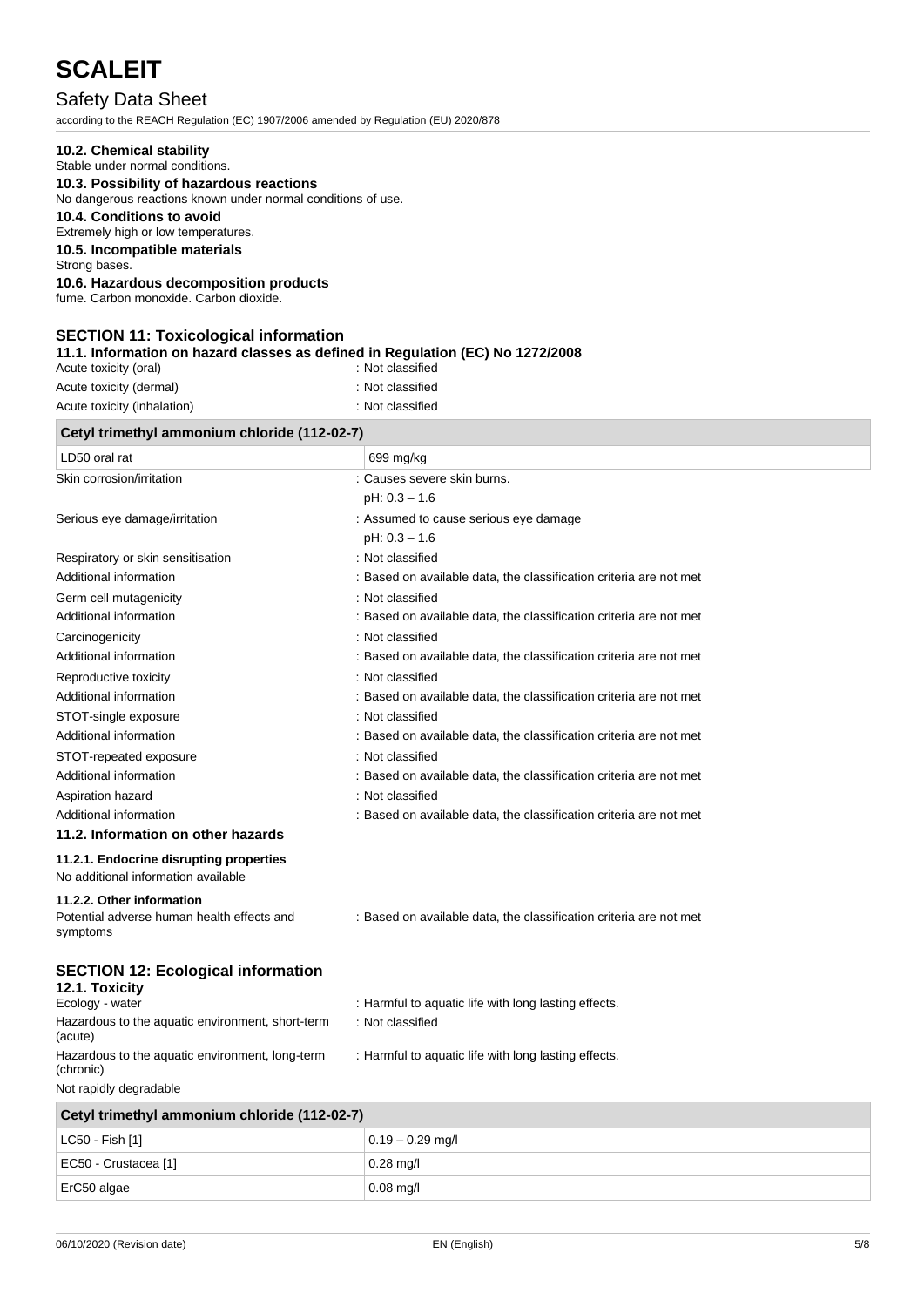# Safety Data Sheet

according to the REACH Regulation (EC) 1907/2006 amended by Regulation (EU) 2020/878

| Cetyl trimethyl ammonium chloride (112-02-7)                                                                              |                                                                                                                                             |                                                                                                                                                                                                                                                                                       |
|---------------------------------------------------------------------------------------------------------------------------|---------------------------------------------------------------------------------------------------------------------------------------------|---------------------------------------------------------------------------------------------------------------------------------------------------------------------------------------------------------------------------------------------------------------------------------------|
| NOEC chronic algae                                                                                                        | $0.04$ mg/l                                                                                                                                 |                                                                                                                                                                                                                                                                                       |
| 12.2. Persistence and degradability                                                                                       |                                                                                                                                             |                                                                                                                                                                                                                                                                                       |
| <b>SCALEIT</b>                                                                                                            |                                                                                                                                             |                                                                                                                                                                                                                                                                                       |
| Persistence and degradability                                                                                             | to support this assertion are held at the disposal of the competent authorities of the<br>of a detergent manufacturer.                      | Biodegradable. The surfactant(s) contained in this preparation complies(comply) with the<br>biodegradability criteria as laid down in Regulation (EC) No. 648/2004 on detergents. Data<br>Member States and will be made available to them, at their direct request or at the request |
| Cetyl trimethyl ammonium chloride (112-02-7)                                                                              |                                                                                                                                             |                                                                                                                                                                                                                                                                                       |
| Persistence and degradability                                                                                             | May cause long-term adverse effects in the environment.                                                                                     |                                                                                                                                                                                                                                                                                       |
| 12.3. Bioaccumulative potential                                                                                           |                                                                                                                                             |                                                                                                                                                                                                                                                                                       |
| <b>SCALEIT</b>                                                                                                            |                                                                                                                                             |                                                                                                                                                                                                                                                                                       |
| Bioaccumulative potential                                                                                                 | No bioaccumulation.                                                                                                                         |                                                                                                                                                                                                                                                                                       |
| Cetyl trimethyl ammonium chloride (112-02-7)                                                                              |                                                                                                                                             |                                                                                                                                                                                                                                                                                       |
| Bioconcentration factor (BCF REACH)                                                                                       | 79                                                                                                                                          |                                                                                                                                                                                                                                                                                       |
| Log Pow                                                                                                                   | 3.08                                                                                                                                        |                                                                                                                                                                                                                                                                                       |
| Bioaccumulative potential                                                                                                 | Not established.                                                                                                                            |                                                                                                                                                                                                                                                                                       |
| 12.4. Mobility in soil<br>No additional information available<br>12.5. Results of PBT and vPvB assessment                 |                                                                                                                                             |                                                                                                                                                                                                                                                                                       |
| <b>SCALEIT</b>                                                                                                            |                                                                                                                                             |                                                                                                                                                                                                                                                                                       |
| This substance/mixture does not meet the PBT criteria of REACH regulation, annex XIII                                     |                                                                                                                                             |                                                                                                                                                                                                                                                                                       |
| This substance/mixture does not meet the vPvB criteria of REACH regulation, annex XIII                                    |                                                                                                                                             |                                                                                                                                                                                                                                                                                       |
| 12.6. Endocrine disrupting properties<br>No additional information available                                              |                                                                                                                                             |                                                                                                                                                                                                                                                                                       |
| 12.7. Other adverse effects<br>Additional information                                                                     | : Avoid release to the environment.                                                                                                         |                                                                                                                                                                                                                                                                                       |
| <b>SECTION 13: Disposal considerations</b><br>13.1. Waste treatment methods<br>Product/Packaging disposal recommendations | : Dispose in a safe manner in accordance with local/national regulations. Dispose of<br>regional, national and/or international regulation. | contents/container to hazardous or special waste collection point, in accordance with local,                                                                                                                                                                                          |
| Waste / unused products                                                                                                   | : Avoid release to the environment.                                                                                                         |                                                                                                                                                                                                                                                                                       |
| <b>SECTION 14: Transport information</b><br>In accordance with ADR / IMDG / IATA                                          |                                                                                                                                             |                                                                                                                                                                                                                                                                                       |
| <b>ADR</b>                                                                                                                | <b>IMDG</b>                                                                                                                                 | <b>IATA</b>                                                                                                                                                                                                                                                                           |
| 14.1. UN number or ID number                                                                                              |                                                                                                                                             |                                                                                                                                                                                                                                                                                       |

| 14.1. UN number or ID number                    |               |               |
|-------------------------------------------------|---------------|---------------|
| Not regulated                                   | Not regulated | Not regulated |
| 14.2. UN proper shipping name                   |               |               |
| Not regulated<br>Not regulated<br>Not regulated |               |               |
| 14.3. Transport hazard class(es)                |               |               |
| Not regulated                                   | Not regulated | Not regulated |
| 14.4. Packing group                             |               |               |
| Not regulated                                   | Not regulated | Not regulated |
| <b>14.5. Environmental hazards</b>              |               |               |
| Not regulated                                   | Not regulated | Not regulated |
| No supplementary information available          |               |               |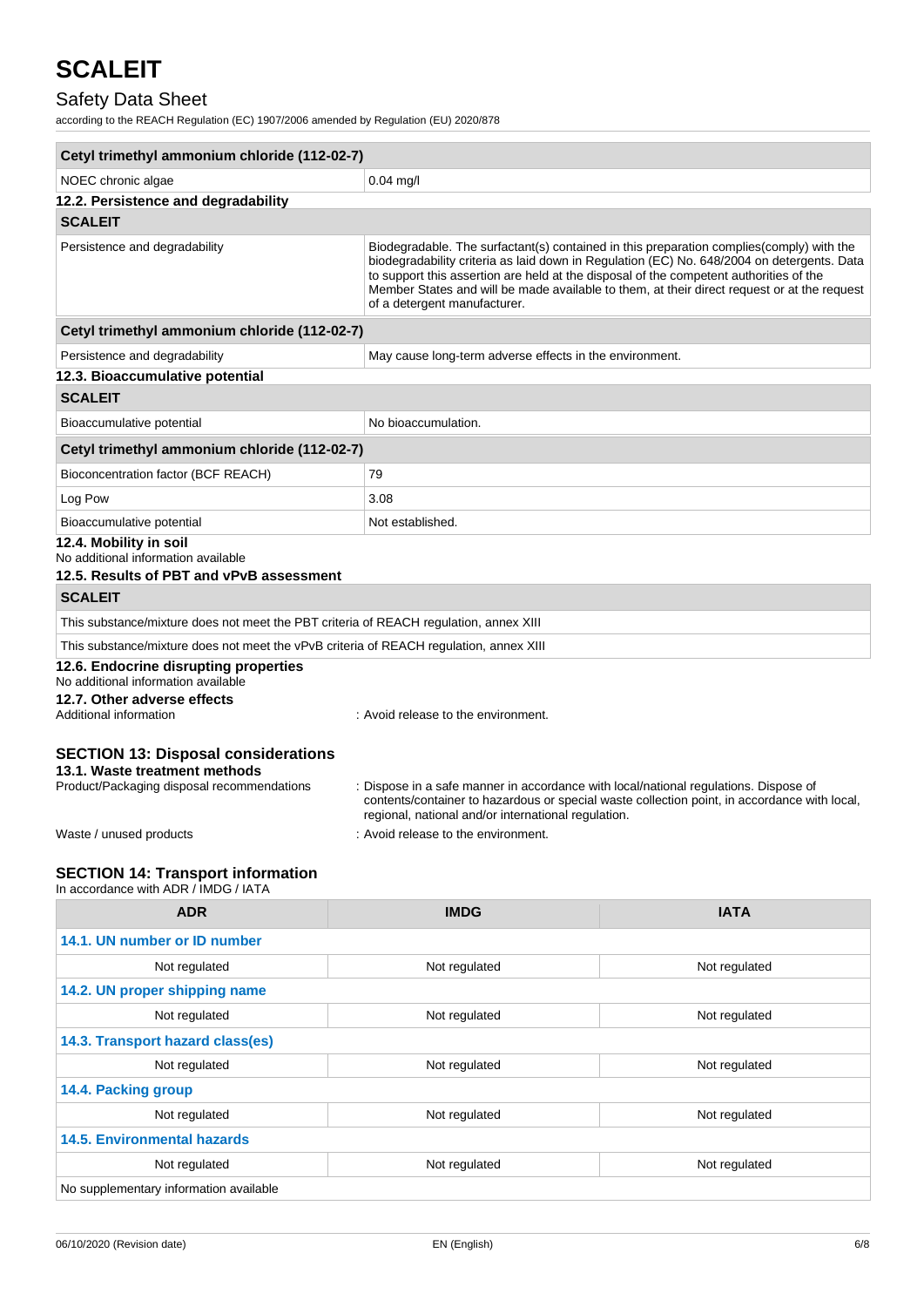### Safety Data Sheet

according to the REACH Regulation (EC) 1907/2006 amended by Regulation (EU) 2020/878

#### **14.6. Special precautions for user**

**Overland transport**

Not regulated

#### **Transport by sea**

Not regulated

#### **Air transport**

Not regulated

## **14.7. Maritime transport in bulk according to IMO instruments**

Not applicable

#### **SECTION 15: Regulatory information**

#### **15.1. Safety, health and environmental regulations/legislation specific for the substance or mixture**

#### **15.1.1. EU-Regulations**

Contains no REACH substances with Annex XVII restrictions

Contains no substance on the REACH candidate list

Contains no REACH Annex XIV substances

Contains no substance subject to Regulation (EU) No 649/2012 of the European Parliament and of the Council of 4 July 2012 concerning the export and import of hazardous chemicals.

Contains no substance subject to Regulation (EU) No 2019/1021 of the European Parliament and of the Council of 20 June 2019 on persistent organic pollutants

Contains no substance subject to REGULATION (EU) No 1005/2009 OF THE EUROPEAN PARLIAMENT AND OF THE COUNCIL of 16 September 2009 on substances that deplete the ozone layer.

Contains no substance subject to Regulation (EU) 2019/1148 of the European Parliament and of the Council of 20 June 2019 on the marketing and use of explosives precursors.

| Detergent Regulation (648/2004/EC): Labelling of contents: |               |  |
|------------------------------------------------------------|---------------|--|
| Component                                                  | $\frac{9}{6}$ |  |
| ⊥cationic surfactants                                      | $< 5\%$       |  |
| $n$ $\alpha$ rfumoo                                        |               |  |

#### perfumes

Contains no substance subject to Regulation (EC) 273/2004 of the European Parliament and of the Council of 11 February 2004 on the manufacture and the placing on market of certain substances used in the illicit manufacture of narcotic drugs and psychotropic substances.

#### **15.1.2. National regulations**

#### No additional information available

#### **15.2. Chemical safety assessment**

No chemical safety assessment has been carried out

#### **SECTION 16: Other information**

Data sources : REGULATION (EC) No 1272/2008 OF THE EUROPEAN PARLIAMENT AND OF THE COUNCIL of 16 December 2008 on classification, labelling and packaging of substances and mixtures, amending and repealing Directives 67/548/EEC and 1999/45/EC, and amending Regulation (EC) No 1907/2006.

Other information : None.

| Full text of H- and EUH-statements: |                                                                   |  |
|-------------------------------------|-------------------------------------------------------------------|--|
| Acute Tox. 4 (Oral)                 | Acute toxicity (oral), Category 4                                 |  |
| Aquatic Acute 1                     | Hazardous to the aquatic environment - Acute Hazard, Category 1   |  |
| Aquatic Chronic 1                   | Hazardous to the aquatic environment — Chronic Hazard, Category 1 |  |
| Aquatic Chronic 3                   | Hazardous to the aquatic environment - Chronic Hazard, Category 3 |  |
| Eye Dam. 1                          | Serious eye damage/eye irritation, Category 1                     |  |
| Eye Irrit. 2                        | Serious eye damage/eye irritation, Category 2                     |  |
| H302                                | Harmful if swallowed.                                             |  |
| H314                                | Causes severe skin burns and eye damage.                          |  |
| H315                                | Causes skin irritation.                                           |  |